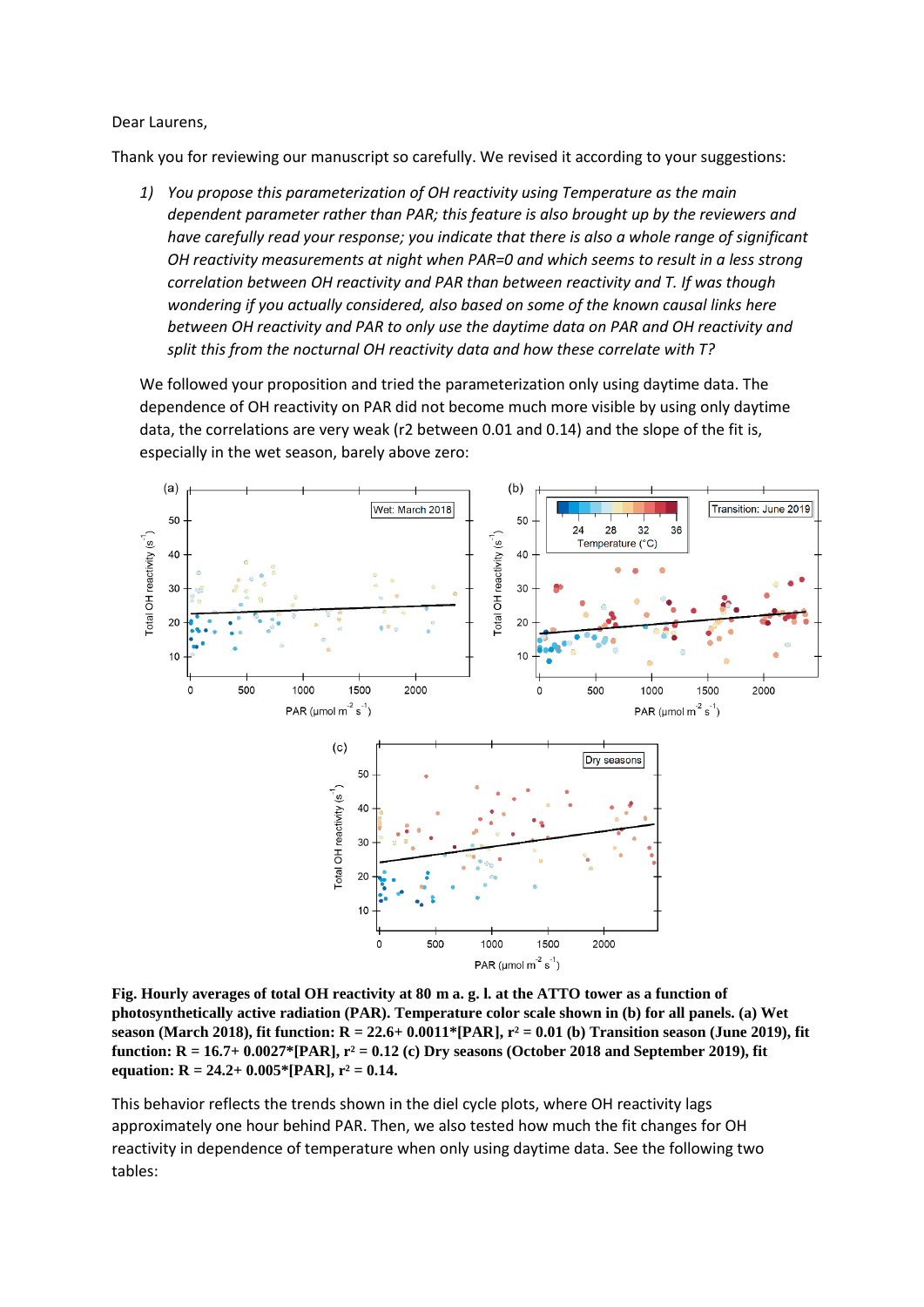**Day and Night: Table 2. Parameterization of total OH reactivity in dependence of temperature: Coefficients for the equation R = R**<sub>s</sub> **exp(β[T-T**<sub>s</sub>]), with *R* = total OH reactivity, *T* = temperature in  ${}^{\circ}$ C, *T*<sub>*s*</sub> = standard temperature (25  ${}^{\circ}$ C),  $R_s$  = total OH reactivity at standard temperature, and  $\beta$  is an empirical coefficient.

| Season            | Rs             |                   | $r^2$ of fit |
|-------------------|----------------|-------------------|--------------|
| Dry               | $19.9 \pm 0.4$ | $0.076 \pm 0.004$ | 0.68         |
| Wet               | $70.8 + 0.4$   | $0.066 \pm 0.008$ | 0.33         |
| <b>Transition</b> | $14.4 + 0.4$   | $0.051 \pm 0.005$ | 0.33         |

**NEW Parameterization of total OH reactivity in dependence of temperature, daytime data only: Coefficients for the equation R = R**<sub>s</sub> **exp(β[T-T**<sub>s</sub>]), with *R* = total OH reactivity, *T* = temperature in  ${}^{\circ}C$ , *T*<sub>*s*</sub> = standard temperature (25  ${}^{\circ}C$ ), *R<sup>s</sup>* **= total OH reactivity at standard temperature, and** *β* **is an empirical coefficient.**

| Season            | R٠             |                   | $r^2$ of fit |
|-------------------|----------------|-------------------|--------------|
| Dry               | $20.3 \pm 0.9$ | $0.072 \pm 0.007$ | 0.60         |
| Wet               | $20.1 \pm 0.8$ | $0.074 \pm 0.013$ | 0.31         |
| <b>Transition</b> | $14.9 + 0.9$   | $0.050 \pm 0.008$ | 0.30         |

The fit functions did not change significantly (all changes are within the uncertainty of the previous, day and night, fits). Also, the r2 values decreased, which is not surprising, because the nighttime data showed the same temperature dependent trends as the daytime data. Therefore, we consider the nighttime data relevant for the parameterization and would rather not change this in the manuscript.

*2) Reading over the discussion about the connection between OH reactivity and the role of rain but also that nocturnal measurements indicate a generally a profile on OH reactivity expressing the potentially important role of in-canopy deposition, I checked out about including a reference to the study by Yanez Serrano, ACP, 2018, https://doi.org/10.5194/acp-18-3403-2018 on analysis of seasonal and diurnal cycles in monoterpenes at the ATTO site. This paper also discusses about the potentially important role of in-canopy removal of these monoterpenes also as a function of canopy wetness, etc. Some of those findings seem to directly connected to the study you present in your paper.*

Thank you for pointing out the related findings in the 2018 Yanez-Serrano paper, which we added as a reference accordingly:

In the section on vertical profiles (3.1.1)

"A study conducted at the ATTO site found strong nighttime canopy deposition of monoterpenes which was a function of surface wetness (Yáñez-Serrano et al., 2018). Deposition can thus partly explain the weaker vertical gradients in the wet season, when the overcast conditions led to weaker irradiation and therewith lower OH levels, while deposition continued or was even increased due to precipitation."

## And in the section on precipitation effects (3.3.3):

Stable thermal stratification close to the ground can stop soil emissions from reaching higher altitudes in the rainforest (Kruijt et al., 2000; Gerken et al., 2017; Santana et al., 2018; Pfannerstill et al., 2018), and it has been shown that in-canopy chemistry already strongly decreases reactant levels before they reach the canopy top (Jardine et al., 2011; Jardine et al., 2015; Bourtsoukidis et al., 2018; Yáñez-Serrano et al., 2018).